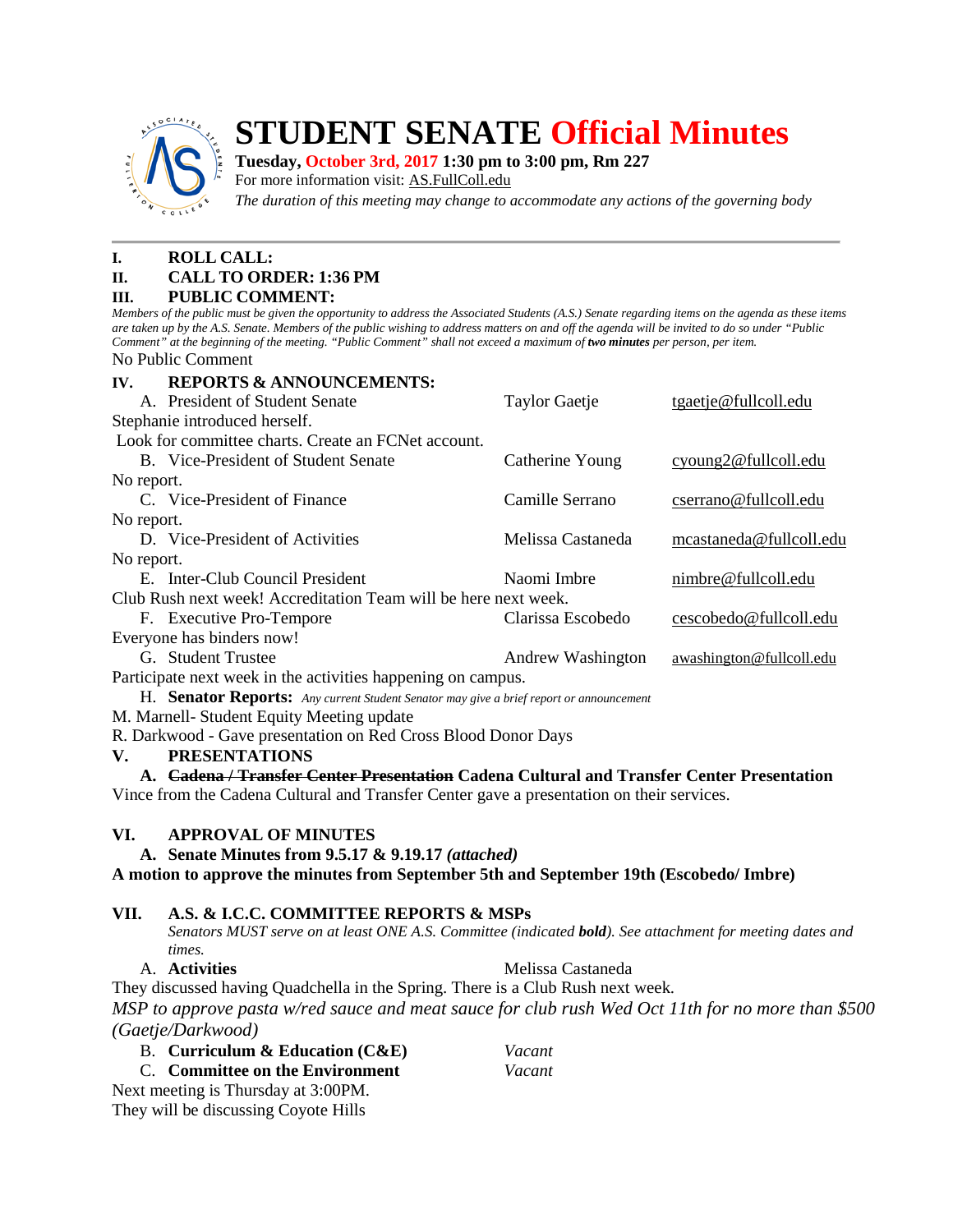D. Executive Council Taylor Gaetie *MSP to approve sending 5 people to the Fall General Assembly (Serrano/ Imbre) MSP to approve the mode of transportation to Fall General Assembly to fly there on an airplane (Serrano/ Young). MSP to approve no more than \$60.00 for Senator of the Month rewards from Account 51950 - Contracted Services Food/ Hospitality (Serrano/ Castaneda) MSP to extend time by 10 minutes (Castaneda/ Serrano) MSP to approve the purchase of prize ribbons for no more than \$20.00 (Imbre/ Young) MSP to approve the club rush winner criteria for the Club Rush Contest (Imbre/ Young) MSP to approve awarding the first place winner \$50, the second place winner \$30, and the third place winner \$20 for the Club Rush on October 10th. (Imbre/ Escobedo) MSP to extend time by 10 minutes (Serrano/ Castaneda) MSP to extend time by 10 minutes (Serrano/ Castaneda)* E. **Finance & Budget** Camille Serrano Next meeting is in two weeks. F. A.S. Benefits Task Force Camille Serrano We now have a contract with Pedro's Tacos. *MSP to implement the six month cancellation initiative for A.S. Benefits Contract. MSP to approve Brian Gatpandan as Vice-Chair of the A.S. Benefits Task Force (Young, Castaneda)*  G. Inter-Club Council Naomi Imbre 50 active clubs currently. Brian Gatpandan is currently working on an ICC website. *MSP to approve the minutes from 9/11 meeting (Math/Computer Science) MSP to approve Child Development & Educations Studies, Science Club, CO.ACT, Student Athlete, Economics club, Math club, Equitable Sustainable constitutions (Computer Science/CO Act.)* H. **Judicial** Patrice Sisante They have created a new constitution draft that needs to be approved. *MSP to approve Sana Abbaali as Vice-Chair of Judicial Committee (Gaetje/ Escobedo)* I. **Research, Planning, & Resolutions (RPR)** Catherine Young They are currently working on a draft of the DACA resolutin *MSP to approve Brian Gatpandan as a member or RPR (Sisante/ Villarreal) MSP to approve Brian Gatpandan as Vice-Chair of RPR (Sisante/ Villarreal)* **A motion to approve all msps under AS and ICC Committee Reports and MSPs passed unanimously (Imbre/ Galang) VIII. UNFINISHED BUSINESS** A. Applicants to Serve as Student Representatives Chair moved back to this item with no objections. Michael Taningco Sharon Jesslyn Faith Son **A motion to approve the 3 applicants as Student Representatives (Escobedo/ Young)** B. Swearing in New Senators Chair moved to this item. Michael To, Adejei Ebenezer, Ashley Youngs, Alice Kang, Lauren Ritchie were sworn in as Senators. C. Dismissals D. Senator of the Month of September 2017 **IX. NEW BUSINESS** A. Election Committee Chair moved back to this item without objections. *MSP to approve all candidates as Senators (Sisante)* **A motion to approve the MSP under the Election Committee passed unanimously (Sisante/Galang).**